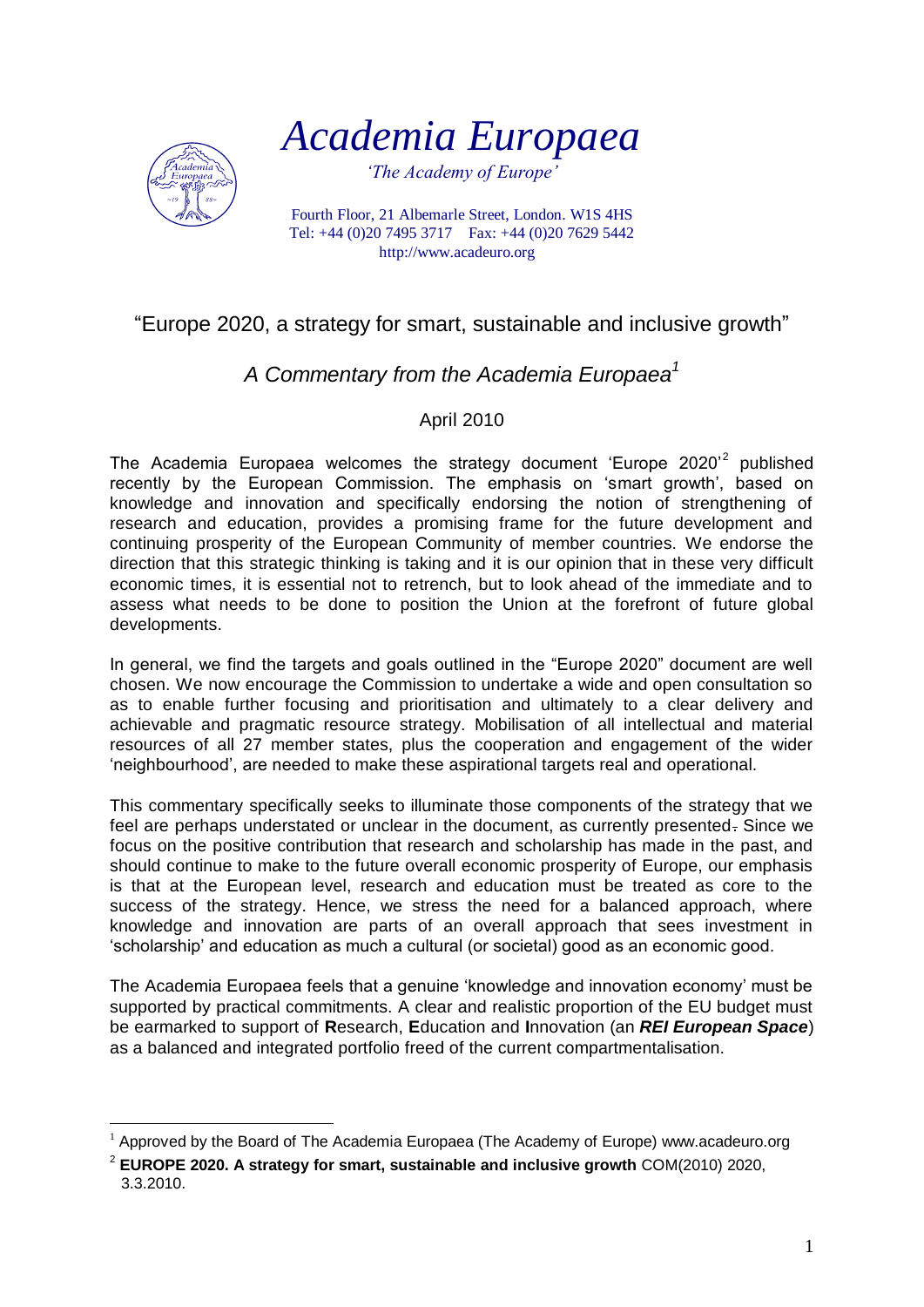- 1. Excellence must always be a priority, but we recognise that it is only a part of the message. Equally important, is a recognition and commitment from member states to ensuring a viable, high quality research and education base. A base that reflects the needs of their societies should be one that is responsive and sympathetic to industrial needs, but which does not exclude or destroy those areas of "scholarship" which cannot demonstrate for political reasons any immediate short-term technological benefit. Especially critical we feel, is to prioritise investment in the development of science education capacity at all levels. Appropriate benchmarking and applicable and relevant statistical measures (indicators) should receive some priority as part of the strategic process. The Academia Europaea would encourage the Commission to create the best conditions for attaining this goal, in a timely fashion.
- 2. Education, and particularly higher-education, is vital in assuring the long-term goals outlined in the "Europe 2020 strategy". We do not believe that it is the role of Universities to compensate for the relative weakness of industrially driven R&D in Europe. The Universities and other public research bodies have to focus on the dual roles of education and delivering high quality science and scholarship outputs that underpin the cultural demands of the system. Universities seek to excel at basic knowledge generation and the basic ideas that can subsequently be developed and finally exploited by industry and developed in society. Close contacts and mutual involvement with industry are helpful in general and crucially important in some fields of endeavour. The Academia Europaea stresses the need to maintain a vigorous and broadly based scholarship capacity across Europe. The time from discovery to practical realization is very variable, unpredictable and frequently long and any significant decline in the collective capacity of Europe to respond to the unpredictable and unforeseen would put Europe at a strategic disadvantage.
- 3. Following on from our view on the need for a broad scholarship base in Europe, we also reject the notion that there should be any exclusive emphasis only on those parts of science and scholarship that seem to be able to deliver short term economic benefits through technology. We strongly believe that research in the arts and the humanities is just as essential for the future of Europe, as that of the sciences. For example, in the very rapidly expanding field of neurobiology, the borders between molecular, cellular and systems neuroscience, psychology and all the branches of the arts are likely to become increasingly blurred over the next decades. Some of the most profound psychological analyses are deeply embedded in the best of European literature. The Academia Europaea feels that research and scholarship are as much a cultural good as an economic good. European society can only benefit from having a strong cultural academic diversity.
- 4. Europe is right to be concerned with the continuing outflow of young talented Europeans overseas. We cannot, however ignore similar process that are occurring within Europe from the less infrastructure developed but intellectually resourceful regions to the better resourced regions. The resulting divide has the potential to be a major obstacle in solving serious economic problems of Europe in some regions and *de facto* create tensions within the EU-27. The Academia Europaea would not wish to see any future research funding programmes resources diverted away from research support towards re-dress of interregional and regional structural and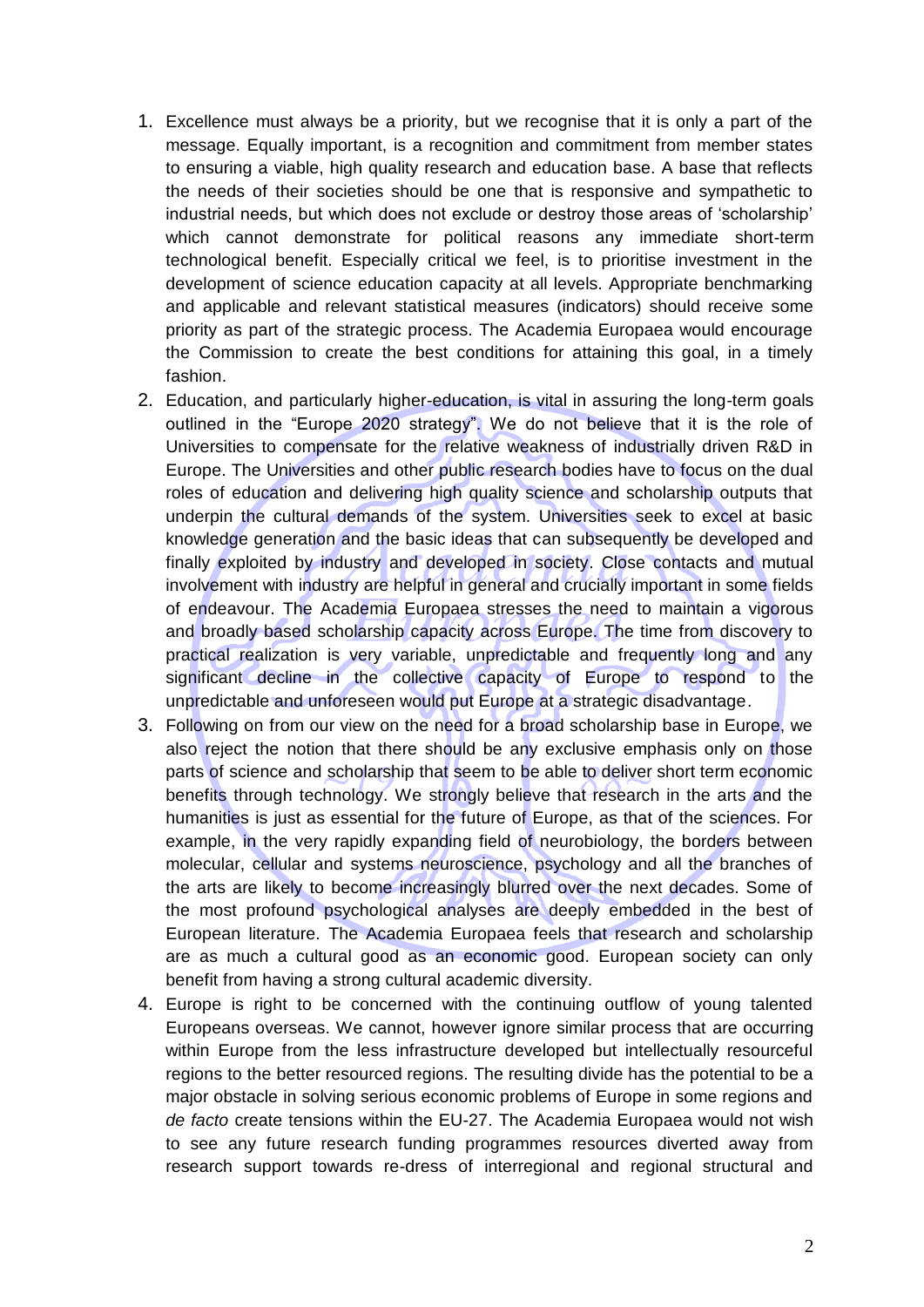cohesion issues. These should constitute a significant portion of the structural funds system<sup>3,4,5,</sup> and both Framework Program and Structural Funds should form a coherent system of building knowledge-intensive Europe.

- 5. There is urgent need to turn the EU 2020 proposal into concrete set of actions and to develop a pragmatic scenario. It requests a thorough and rapid debate on priorities, implementation, instruments and assignment of resources to given tasks at the Community and the Member States levels, and setting a timescale should be an urgent priority.
- 6. The EU budget with accompanying instruments and allocation policies is indispensable if the EU 2020 strategy document is to become viable. It requests, however, a major future oriented redirection. It should be looked at as the joint investment resource – large "Community financial investment common pot". The cohesion and sectoral compensating actions can often be better achieved by other policy instruments, like fiscal rules or appropriations. The use of the Community money for such purposes should be much more preconditioned by the Lisbon targets updated and streamlined in the "Europe 2020" strategy.
- 7. Europe"s gross domestic expenditure on R&D (GERD) is one third of the world research total<sup>6</sup>. The Framework Programme is relatively small when compared with the total expenditures committed to R&D by individual European states. Despite this, the Framework programmes have over the past decades been highly successful in creating a dynamic international community of scholars, undertaking value added research and networking that is highly transdisciplinary; collaborative and productive. These structural developments must be built upon to ensure that future Framework programmes can deliver the highest quality research that is fit for purpose. It is our view that future framework programmes should be better focussed to play much more significant role than currently.
- 8. We believe that the Community R&D budget must become a major European resource that addresses in a comprehensive way, a small number of European level 'Grand Challenges' that we and the rest of the world faces.<sup>7,8</sup> Their identification and prioritisation is immense task carrying enormous responsibility, and some risk. To achieve that, Member States and the Institutions must cooperate to avoid bias in favour of sectoral interests.
- 9. The Academia Europaea would support "Great Ideas, moving frontiers" as a flagship second pillar of the future Framework Program. We think that this approach would satisfy the need for a "bottom-up" approach to enabling science, with quality and originality being the guiding criteria. The European Research Council, currently

<u>.</u>

<sup>3</sup> **Creating an Innovative Europe**, Expert Group on RTD chaired by Mr Esko Aho, EUR 2205, January 2006

<sup>4</sup> : **Energising Europe's Knowledge Triangle of Research, Education and Innovation through the Structural Funds.** EURAB Final Report, DG-Research: Brussels April 2007

<sup>5</sup> **Preparing Europe for a New Renaissance A Strategic View of the European Research Area**; ERAB first annual report, DG-Research: Brussels 2009

<sup>6</sup> **A more research-intensive and integrated European Research Area, Science, Technology and Competitiveness key figures report 2008/2009**, EUR 23608 EN, DG-Research: Brussels, 2008

<sup>7</sup> **Challenging Europe's Research: Rationales for the European Research Area**, ERA Expert Group, EUR 23326, DG-Research: Brussels, 2008

<sup>8</sup> **Europe must focus on the grand challenges of our time**, Lund, July 2009, http://www.vr.se/lunddeclaration